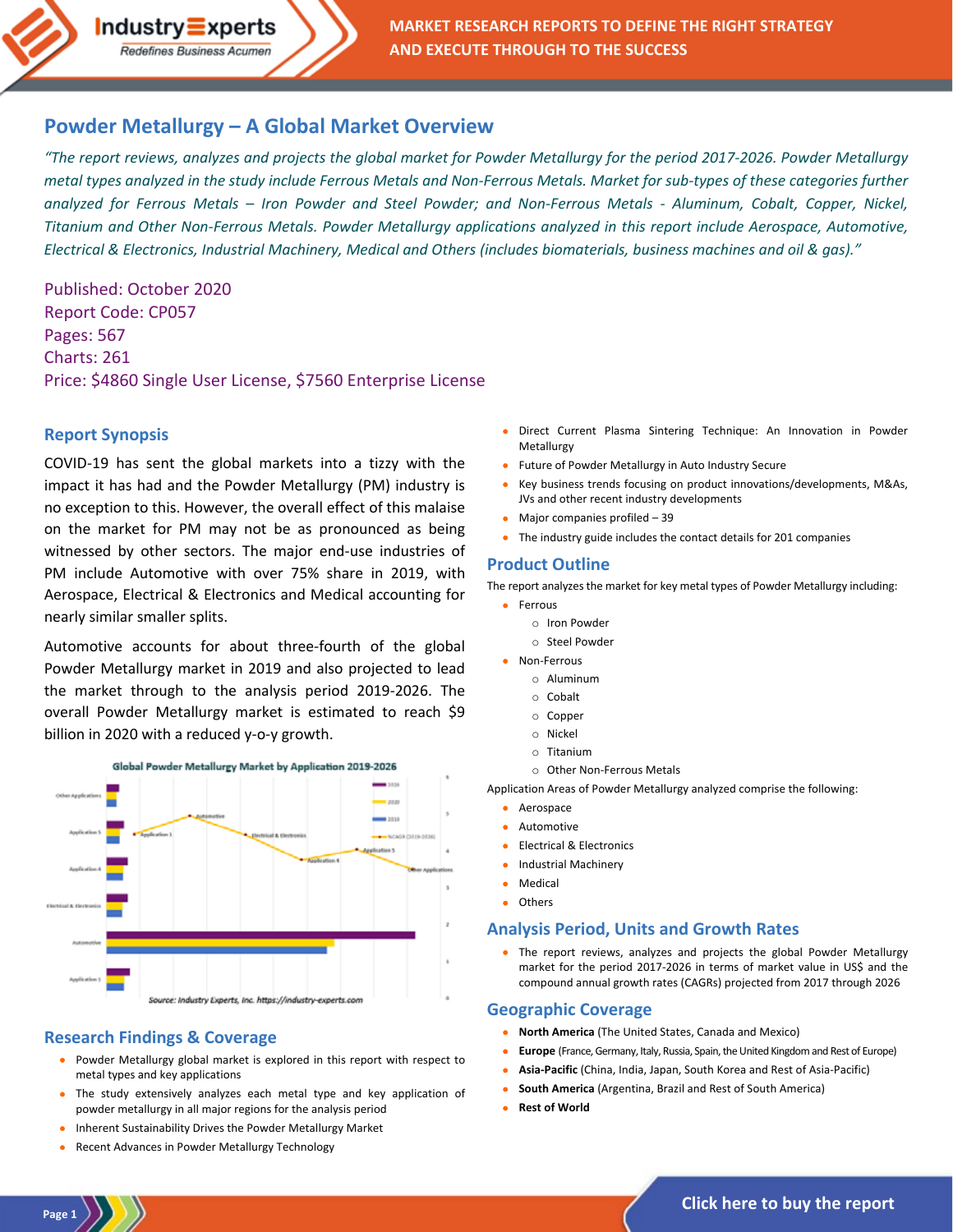# **SAMPLE COMPANY PROFILE**

## **AMERICAN CHEMET CORPORATION**

 $Industry\equiv xperts$ Redefines Business Acumen

740 Waukegan Road, Suite 202, Deerfield, Illinois 60015 United States Phone: 1-847-948-0800, Fax: 847-948-0811 Email: sales@chemet.com Website: www.chemet.com

## **Business Overview**

Established in 1946 with headquarters in Illinois, United States, American Chemet Corporation is a privately-owned producer and marketer of metal-based chemicals, comprising cuprous oxide, cupric oxide, zinc oxide, copper powder, cuprous oxide based agricultural fungicides, and related products. The company is a global leader in copper oxides and offered its cuprous oxides and cupric oxides for use in antifouling coatings, agricultural applications, catalysts, ceramics, copper chemical production, and ferrite production. Besides headquarters, the company has manufacturing locations in Montana and Tennessee; and sales and executive offices in Illinois. The Montana facility is engaged in the production of cuprous oxides, cupric oxides, and fine particle size copper powders. American Chemet has broadened its business operations by acquiring US Metal Powders' copper assets and forming Royal Metal Powders Inc. in 2010 and further broadened Royal by purchasing Horsehead Corporation's copper business in 2013. The company made investment in new cupric oxide production technology to further expand its business in 2014. The product line offered by the company encompasses copper products, comprising cuprous oxide, cupric oxide, copper powder, and cuprous oxide agricultural (AG) fungicide; and zinc oxide.

## **Product Portfolio**

| Product                              | <b>Particulars</b>                                                                                                                                                                                                                                                                                                                                                                      |
|--------------------------------------|-----------------------------------------------------------------------------------------------------------------------------------------------------------------------------------------------------------------------------------------------------------------------------------------------------------------------------------------------------------------------------------------|
| Cuprous Oxide<br>(Cu <sub>2</sub> O) | Products include LoLo Tint®, Chemet CDC™<br>Applications encompass anti-fouling coatings, mineral<br>supplement for animal diets; colorant for porcelain, glazes,<br>and glass; catalyst, brazing pastes, agricultural foliar<br>fertilizer, and agricultural fungicide and seed dressing                                                                                               |
| Cupric Oxide (CuO)                   | Products include various grades of cupric oxide<br>Applications comprise colorant in glass, ceramics glazes<br>and enamels; as a catalyst and in catalyst preparation;<br>ferrite production; wood treatment chemicals; copper<br>plating; mineral supplement for animal diets; and<br>preparation of other copper chemicals                                                            |
| Copper Powder                        | Products include copper powders of various particle sizes<br>Applications cover powder metallurgy (PM), metal<br>injection molding (MIM), friction components, thermal<br>management, diamond cutting tools, lubricants, carbon<br>brush, coatings, catalyst, and brazing paste                                                                                                         |
| Cuprous Oxide AG<br>Fungicide        | Products encompass two formulated agricultural<br>fungicides based on cuprous oxide, Chem Copp 50 (50%<br>copper) and AG Copp 75 (75% copper) for controlling<br>fungal and bacterial diseases on various crops, such as<br>almonds, apples, apricots, avocado, citrus, cocoa, coffee,<br>conifers, grapes, kiwi fruit, mangoes, nectarines, olives,<br>stone fruits, tomatoes, walnuts |
| Zinc Oxide                           | Products include Zinc Oxide - Zinox 430™<br>Applications encompass activator in rubber compounding;<br>brick and ceramic colorant; specialty coatings; trace<br>element for animal feed; nutrient in agriculture fertilizers;<br>production of zinc chemicals                                                                                                                           |

*…………………….more*

## **SAMPLE TABLE/CHART**

Glance at 2019 Global Powder Metallurgy Market Share (%) by Geographic Region – North America, Europe, Asia-Pacific, South America and Rest of World



Asia-Pacific Non-Ferrous Metal Powder Metallurgy Market Analysis (2017-2026) by Metal Sub-Type – Aluminum Powder, Cobalt Powder, Copper Powder, Nickel Powder, Titanium Powder and Other Non-Ferrous Powders in USD Million



## **KEY PLAYERS PROFILED**

- American Chemet Corporation
- AMETEK, Inc.
- Asbury Carbons, Inc.
- **BASF SE**
- Carpenter Technology Corporation
- Daido Steel Co., Ltd.
- Diamet Corporation
- Dorst Technologies GmbH & CO. KG.
- GKN Hoeganaes
- Graphit Kropfmühl GmbH
- H.C. Starck GmbH
- Hitachi Chemical Company, Ltd.
- Imerys Graphite & Carbon
- Kennametal Inc.
- Kobe Steel, Ltd.
- Kymera International
- Lonza Group Ltd
- Makin Metal Powders (UK) Ltd.
- MIBA AG
- PMG Holding GmbH
- Pometon S.p.A.
- Rio Tinto Metal Powders
- Sandvik AB
- Sumitomo Electric Industries, Ltd.
- Tenneco Inc.

*…………………….more*

**Page 2**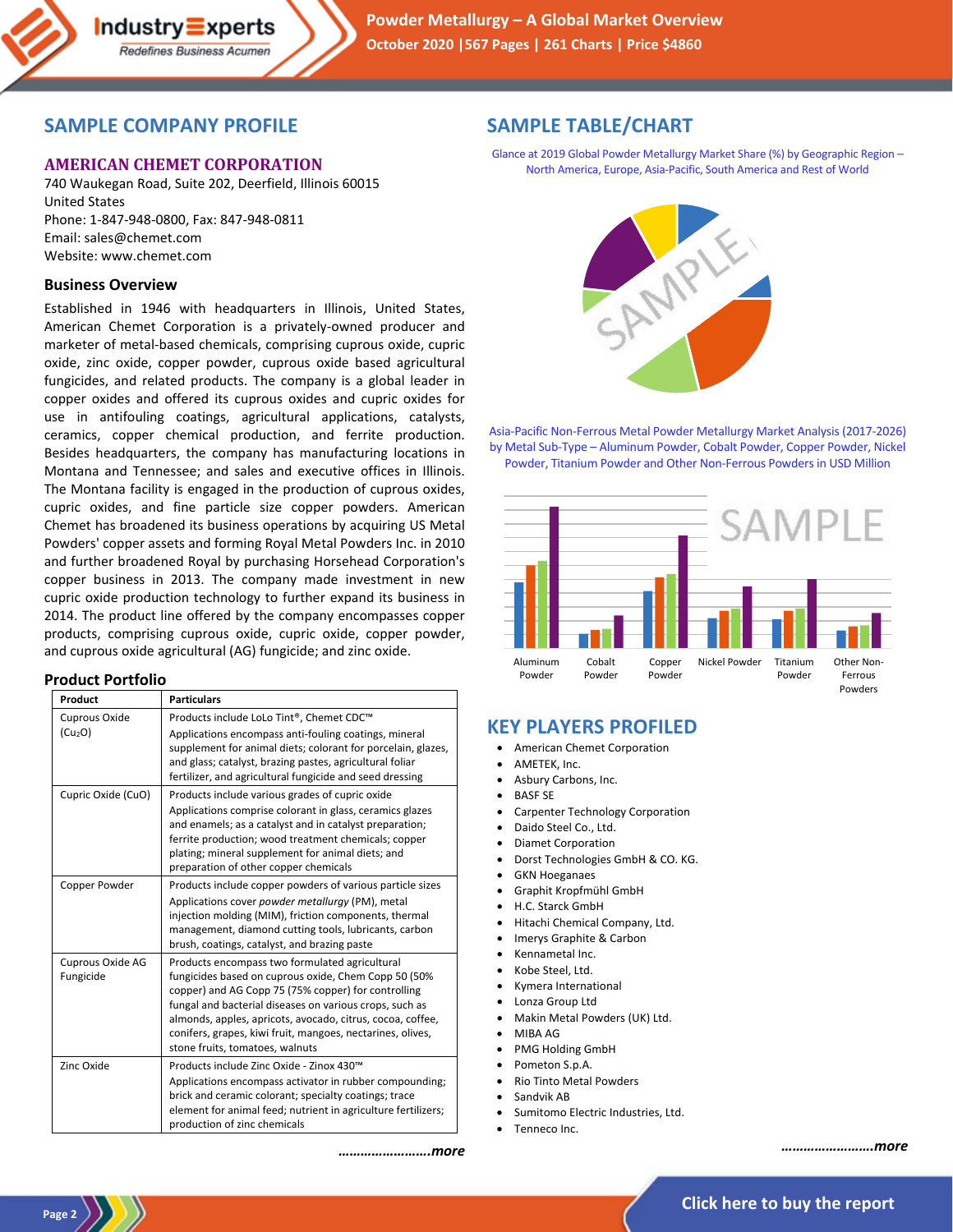# **TABLE OF CONTENTS**

#### **PART A: GLOBAL MARKET PERSPECTIVE ........ 1**

| 1.1.1 An Introduction to Powder Metallurgy 4                             |  |
|--------------------------------------------------------------------------|--|
| 1.1.1.1 A Brief History of Powder Metallurgy  4                          |  |
| 1.1.1.2 Benefits of Powder Metallurgy  5                                 |  |
| 1.1.1.3 Limitations of Powder Metallurgy 6                               |  |
|                                                                          |  |
| 1.1.1.3.1.1 Powder Making and Handling 6                                 |  |
|                                                                          |  |
|                                                                          |  |
|                                                                          |  |
|                                                                          |  |
|                                                                          |  |
|                                                                          |  |
| 1.1.2 Powder Metallurgy Production Techniques 8                          |  |
|                                                                          |  |
|                                                                          |  |
|                                                                          |  |
|                                                                          |  |
| 1.1.2.2 Physical-Mechanical Processes  9                                 |  |
|                                                                          |  |
|                                                                          |  |
| 1.1.2.2.3 Centrifugal Atomization 13                                     |  |
| 1.1.2.2.4 Vacuum Atomization  14<br>1.1.2.2.5 Ultrasonic Atomization  14 |  |
|                                                                          |  |
| 1.1.2.3.1 Reduction of Metal Compounds  14                               |  |
| 1.1.2.3.1.1 Reduction of Iron Oxides 15                                  |  |
| 1.1.2.3.1.2 Reduction of Non-Ferrous Metal Oxides 17                     |  |
| 1.1.2.3.2 Making Powders from the Vapor Phase 18                         |  |
| 1.1.2.4 Electrochemical Processes  19                                    |  |
| 1.1.2.4.1 Preparation of Powders from Water                              |  |
|                                                                          |  |
|                                                                          |  |
|                                                                          |  |
|                                                                          |  |
|                                                                          |  |
| 1.1.3 Shaping and Compaction of Powder Materials23                       |  |
| 1.1.3.1 Basics of Pressing Processes  24                                 |  |
| 1.1.3.1.1 Effects of Compacting Pressure on Powder                       |  |
|                                                                          |  |
| 1.1.3.1.2 Activation Effect of Pressing  25                              |  |
|                                                                          |  |
|                                                                          |  |
|                                                                          |  |
|                                                                          |  |
|                                                                          |  |
| 1.1.3.2.3.1 Cold Isostatic Pressing (CIP)  28                            |  |
| 1.1.3.2.3.2 Hot Isostatic Pressing (HIP)  30                             |  |
|                                                                          |  |
| 1.1.3.2.5 Explosive Compaction 32                                        |  |
| 1.1.3.2.6 Metal Injection Molding (MIM) 32                               |  |
| 1.1.3.2.7 Additive Manufacturing  34                                     |  |
|                                                                          |  |
|                                                                          |  |
|                                                                          |  |
| 1.1.4.1.2 Liquid Phase Sintering 37                                      |  |
| 1.1.4.2 Sintering and its Chemical Aspects  39                           |  |
|                                                                          |  |
| 1.1.4.4 Sintering Atmospheres  41                                        |  |
| 1.1.5 Secondary and Finishing Operations 42                              |  |
| 1.1.5.1 Deburring and Cleaning  43                                       |  |
| 1.1.5.2 Repressing, Sizing and Coining 43                                |  |
| 1.1.5.3 Local Surface Densification Methods  44                          |  |
|                                                                          |  |

Page 3

| 1.1.5.5.4 Infiltration and Impregnation  48                              |  |
|--------------------------------------------------------------------------|--|
| 1.1.5.6 Heat and Thermochemical Treatments  49                           |  |
|                                                                          |  |
|                                                                          |  |
|                                                                          |  |
|                                                                          |  |
| 1.1.6 Powder Metallurgy Products  50                                     |  |
| 1.1.6.1 Ferrous or Iron Based Powder Metallurgy                          |  |
|                                                                          |  |
| 1.1.6.1.1 Low or Medium Strength Iron-Based P/M                          |  |
|                                                                          |  |
| 1.1.6.1.2 P/M Products Based on High Strength Iron  51                   |  |
| 1.1.6.1.3 Stainless Steel P/M Products  52                               |  |
| 1.1.6.1.4 Sintered High-Speed Steels 53                                  |  |
| 1.1.6.2 Non-Ferrous Metal Powder Metallurgy (P/M)                        |  |
|                                                                          |  |
|                                                                          |  |
|                                                                          |  |
|                                                                          |  |
|                                                                          |  |
| 1.1.6.2.6 Other Non-Ferrous Metals 61                                    |  |
|                                                                          |  |
| 1.1.6.2.6.2 Tungsten and Molybdenum 61                                   |  |
| 1.1.6.2.6.3 Tantalum and Niobium  62                                     |  |
|                                                                          |  |
| 1.1.7 Applications of Powder Metallurgy 62                               |  |
|                                                                          |  |
|                                                                          |  |
| 1.1.7.2.1 Powder Metallurgy Materials Used in the                        |  |
|                                                                          |  |
|                                                                          |  |
| 1.1.7.2.1.2 Aluminum, Titanium and Other P/M                             |  |
|                                                                          |  |
| 1.1.7.2.2 Novel P/M Products for Auto Applications 68                    |  |
|                                                                          |  |
| 1.1.7.3.1 Electrical Contact Materials  69                               |  |
| 1.1.7.3.1.1 Contact Materials for Low-Voltage                            |  |
|                                                                          |  |
| 1.1.7.3.1.2 Contact Materials for High-Voltage                           |  |
|                                                                          |  |
|                                                                          |  |
|                                                                          |  |
|                                                                          |  |
|                                                                          |  |
|                                                                          |  |
|                                                                          |  |
|                                                                          |  |
|                                                                          |  |
| 2.1 Inherent Sustainability Drives the Powder                            |  |
|                                                                          |  |
| 2.2 Recent Advances in Powder Metallurgy                                 |  |
|                                                                          |  |
| Ultra-High-Temperature Sintering 82                                      |  |
| Soft Magnetic Composites (SMCs) 82                                       |  |
| Automotive Manufacturing Advances 83<br>Metal Additive Manufacturing  84 |  |

| 2.3 Direct Current Plasma Sintering Technique: An                                                                      |
|------------------------------------------------------------------------------------------------------------------------|
| Innovation in Powder Metallurgy  84<br>2.4 Future of Powder Metallurgy in Auto Industry                                |
| 2.5 Powder Metallurgy Set to Gain Traction in                                                                          |
| 2.6 3D Printing to Revolutionize Powder Metallurgy                                                                     |
|                                                                                                                        |
|                                                                                                                        |
| American Chemet Corporation (United States)  94<br>Royal Metal Powders Inc. (United States) 95                         |
|                                                                                                                        |
| AMETEK Specialty Metal Products (United States) 100                                                                    |
| AMETEK® Specialty Metal Products Eighty Four (US) 101                                                                  |
| Asbury Carbons, Inc. (United States)  102                                                                              |
|                                                                                                                        |
| Burgess-Norton Manufacturing Company (US) 109                                                                          |
| Carpenter Technology Corporation (United States) 110                                                                   |
| Catalus Corportation (United States) 130                                                                               |
|                                                                                                                        |
| Dorst Technologies GmbH & CO. KG. (Germany) 137                                                                        |
|                                                                                                                        |
| Fukuda Metal Foil & Powder Co., Ltd. (Japan)  141                                                                      |
| Graphit Kropfmühl GmbH (Germany) 148                                                                                   |
|                                                                                                                        |
| Hitachi Chemical Company, Ltd. (Japan) 151                                                                             |
| Imerys Graphite & Carbon (Switzerland)  154                                                                            |
|                                                                                                                        |
|                                                                                                                        |
| Kymera International (United States)  162                                                                              |
| Makin Metal Powders (Uk) Ltd. (United Kingdom)  168                                                                    |
|                                                                                                                        |
| Oerlikon Metco Switzerland (Switzerland) 172                                                                           |
|                                                                                                                        |
| Rio Tinto Metal Powders (Canada)  179                                                                                  |
|                                                                                                                        |
| Sandvik Materials Technology (Sweden) 182                                                                              |
| Sumitomo Electric Industries, Ltd. (Japan) 186                                                                         |
| 4. KEY BUSINESS & PRODUCT TRENDS 191                                                                                   |
| Höganäs Collaborates with Lincotek for New Surface                                                                     |
| Coating Solutions Development  191                                                                                     |
| Sanicro® 35 Super-Austenitic Grade Launched by Sandvik  191<br>Official Name Change of Masan Resources Corporation to  |
|                                                                                                                        |
| Launch of FASTAL Three-Layered Clad Metal Plate Product                                                                |
|                                                                                                                        |
| New Intralube® GS Powder Mix Introduced by Höganäs 191<br>Masan Resources Acquired H.C. Starck Tungsten Business . 191 |
| HP 3D High Reusability PP Added to FORECAST 3D's Range                                                                 |
| of Additive Manufacturing Materials 192                                                                                |
| FORECAST 3D's Production of Nasopharyngeal Swabs for                                                                   |
| COVID-19 Testing to Reach More Than One Million  192<br>Sandvik's 10% Minority Holding in Gesac Divested to            |
|                                                                                                                        |
| FORECAST 3D Produces Nasopharyngeal Swabs using HP's                                                                   |
| Industrial-Grade Multi Jet Fusion 3D Printing Technology  192<br>GKN Powder Metallurgy and WORKERBASE Enter            |
|                                                                                                                        |
| Critical Ventilator Components Developed Using AMETEK                                                                  |
| SMP's 316L Stainless Steel Filtration Powder 192                                                                       |
| AS9100 Revision D Certification for Sandvik's New Powder                                                               |
| Plant for Titanium and Nickel-Based Superalloys 192<br>FORECAST 3D's Readily-Available Protective Equipment            |
| and Testing Supplies to Aid COVID-19 Battle  193                                                                       |
| Realignment of ATI's Business Segments to Accelerate                                                                   |

Sustainable Long-Term Profitable Growth.................... 193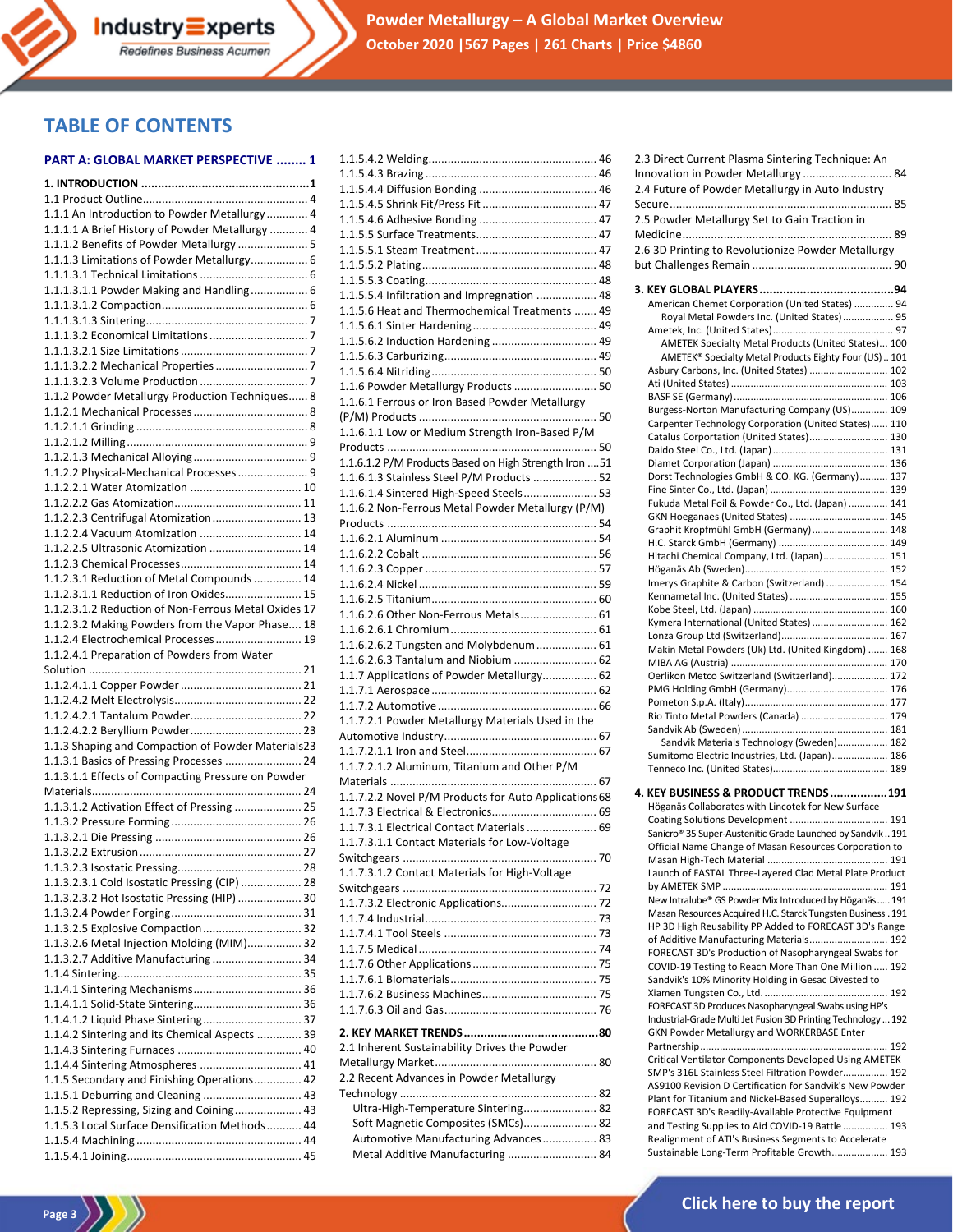

# **Powder Metallurgy – A Global Market Overview October 2020 |567 Pages | 261 Charts | Price \$4860**

| AMETEK's Reading Alloys Business acquired by Kymera                                                    |
|--------------------------------------------------------------------------------------------------------|
|                                                                                                        |
| FORECAST 3D Joins Forces with Lubrizol 193<br>Inauguration of Carpenter Technology's Emerging          |
| Technology Center in Athens, Alabama193                                                                |
| Launch of BrazeLet <sup>®</sup> 9007/9017 Water-Based Brazing                                          |
|                                                                                                        |
| New Line of Imerys Graphite & Carbon's Additives for                                                   |
| GKN Additive to Locally Produce and Warehouse Powders194                                               |
| GKN Additive Partners with Kueppers Solutions194                                                       |
| ATI's New Long Term Agreement with BWX Technologies  194                                               |
| Sandvik Launches Highly Automated Titanium Powder                                                      |
| Höganäs Builds New Metal Powders Production Plant in                                                   |
|                                                                                                        |
| FORECAST 3D Acquired by GKN Powder Metallurgy194                                                       |
| New Rockit® Surface Welding Powders from Höganäs195                                                    |
| Beam IT's 30% Stake Acquired by Sandvik195<br>GKN Powder Metallurgy Launches its Third Customer        |
|                                                                                                        |
| Höganäs to Broaden Operations in Johnstown Facility in                                                 |
|                                                                                                        |
| Formation of Carpenter Additive Business Unit195<br>First Ever 3D Printed Diamond Composite by Sandvik |
|                                                                                                        |
| Sandvik to Reinforce Sandvik Materials Technology's                                                    |
| Position and Future Development196                                                                     |
| H.C. Starck STC to Market Under the Brand Name Höganäs196                                              |
| Höganäs Partners with Dontyne Gears196<br>Opening of GKN Powder Metallurgy's New North                 |
| American Powder Metallurgy Headquarters 196                                                            |
| ATI and Rolls-Royce Extend their Partnership to Supply                                                 |
| Specialty Materials for Trent Engine Family 196<br>Pometon Develops a New Range of Copper and Silver   |
|                                                                                                        |
| Kobe Steel's Investment to Increase Steel Powder                                                       |
| Production Capacity in Takasago Plant196                                                               |
| Höganäs and Luleå University of Technology Collaborate                                                 |
| for a Joint Four-Year Research Project197                                                              |
| Partnership of GKN Powder Metallurgy and PostNord AB197                                                |
| GKN Powder Metallurgy Joins Forces with EOS 197                                                        |
| LPW Technology Ltd. Acquired by Carpenter Technology197<br>Tenneco Acquires Federal-Mogul LLC197       |
| Kymera International Acquired by Palladium Equity                                                      |
|                                                                                                        |
| SMC Powder Metallurgy is Now Catalus Corporation198                                                    |
| GKN Powder Metallurgy to Deploy HP Metal Jet for<br>Powder Production and Metal Part Processing 198    |
|                                                                                                        |
| 5. GLOBAL MARKET OVERVIEW 199<br>5.1 Global Powder Metallurgy Market Overview by                       |
|                                                                                                        |
| 5.1.1 Global Ferrous Metal Powder Metallurgy                                                           |
| Market Overview by Sub-Type 202                                                                        |
| 5.1.2 Global Non-Ferrous Metal Powder Metallurgy                                                       |
| Market Overview by Metal Sub-Type  204                                                                 |
| 5.2 Powder Metallurgy Metal Type Market Overview                                                       |
|                                                                                                        |
|                                                                                                        |
| 5.2.1.1 Ferrous Metal Powder Metallurgy Sub-Type                                                       |
| Market Overview by Global Region  208                                                                  |
|                                                                                                        |
|                                                                                                        |
| 5.2.2.1 Non-Ferrous Metal Powder Metallurgy Sub-                                                       |
| Type Market Overview by Global Region 214                                                              |
| 5.2.2.1.1 Aluminum Powder  214                                                                         |
|                                                                                                        |
|                                                                                                        |
|                                                                                                        |
| 5.2.2.1.6 Other Non-Ferrous Powders 224                                                                |
| 5.3 Global Powder Metallurgy Market Overview by                                                        |
|                                                                                                        |

Page 4  $\langle \rangle$ 

| 5.3.1 Powder Metallurgy Applications Market |  |
|---------------------------------------------|--|
|                                             |  |
|                                             |  |
|                                             |  |
| 5.3.1.3 Electrical & Electronics 232        |  |
| 5.3.1.4 Industrial Machinery 234            |  |
|                                             |  |
|                                             |  |
|                                             |  |

#### **PART B: REGIONAL MARKET PERSPECTIVE ...240**

| REGIONAL MARKET OVERVIEW242                                                                       |
|---------------------------------------------------------------------------------------------------|
| 6.1 North American Powder Metallurgy Market                                                       |
| Overview by Geographic Region 243<br>6.2 North American Powder Metallurgy Market                  |
|                                                                                                   |
| 6.2.1 North American Ferrous Metal Powder                                                         |
| Metallurgy Market Overview by Metal Sub-Type 247<br>6.2.2 North American Non-Ferrous Metal Powder |
| Metallurgy Market Overview by Metal Sub-Type 249                                                  |
| 6.3 North American Powder Metallurgy Market                                                       |
|                                                                                                   |
| Advantage Metal Powders, Inc. (United States) 253                                                 |
| American Chemet Corporation (United States) 254                                                   |
| Royal Metal Powders Inc. (United States)  255                                                     |
|                                                                                                   |
| AMETEK Specialty Metal Products (United States) 260                                               |
| AMETEK® Specialty Metal Products Eighty Four (US)261<br>Asbury Carbons, Inc. (United States) 262  |
|                                                                                                   |
| Burgess-Norton Manufacturing Company (US)  266                                                    |
| Carpenter Technology Corporation (United States)  267                                             |
| Catalus Corportation (United States)  287                                                         |
|                                                                                                   |
| Kymera International (United States) 296                                                          |
| Rio Tinto Metal Powders (Canada) 300                                                              |
|                                                                                                   |
| 6.5 Country-wise Analysis of North American Powder                                                |
|                                                                                                   |
|                                                                                                   |
| 6.5.1.1 United States' Powder Metallurgy Market                                                   |
| 6.5.1.1.1 United States' Ferrous Metal Powder                                                     |
| Metallurgy Market Overview by Metal Sub-Type 307                                                  |
| 6.5.1.1.2 United States' Non-Ferrous Metal Powder                                                 |
| Metallurgy Market Overview by Metal Sub-Type 309                                                  |
| 6.5.1.2 United States' Powder Metallurgy Market                                                   |
|                                                                                                   |
|                                                                                                   |
| 6.5.2.1 Canadian Powder Metallurgy Market                                                         |
|                                                                                                   |
| 6.5.2.1.1 Canadian Ferrous Metal Powder Metallurgy                                                |
| Market Overview by Metal Sub-Type  316                                                            |
| 6.5.2.1.2 Canadian Non-Ferrous Metal Powder                                                       |
| Metallurgy Market Overview by Metal Sub-Type 318                                                  |
| 6.5.2.2 Canadian Powder Metallurgy Market                                                         |
|                                                                                                   |
|                                                                                                   |
| 6.5.3.1 Mexican Powder Metallurgy Market Overview                                                 |
|                                                                                                   |
| 6.5.3.1.1 Mexican Ferrous Metal Powder Metallurgy                                                 |
| Market Overview by Metal Sub-Type  325                                                            |
| 6.5.3.1.2 Mexican Non-Ferrous Metal Powder                                                        |
| Metallurgy Market Overview by Metal Sub-Type 327                                                  |
| 6.5.3.2 Mexican Powder Metallurgy Market Overview                                                 |
|                                                                                                   |

| 7.1 European Powder Metallurgy Market Overview by                                                     |
|-------------------------------------------------------------------------------------------------------|
| 7.2 European Powder Metallurgy Market Overview by                                                     |
|                                                                                                       |
| 7.2.1 European Ferrous Metal Powder Metallurgy                                                        |
| Market Overview by Metal Sub-Type  336                                                                |
| 7.2.2 European Non-Ferrous Metal Powder                                                               |
| Metallurgy Market Overview by Metal Sub-Type 338<br>7.3 European Powder Metallurgy Market Overview by |
|                                                                                                       |
|                                                                                                       |
| Dorst Technologies GmbH & Co. Kg. (Germany)  345                                                      |
| Graphit Kropfmühl GmbH (Germany) 348                                                                  |
|                                                                                                       |
| Imerys Graphite & Carbon (Switzerland)  353                                                           |
|                                                                                                       |
| Makin Metal Powders (Uk) Ltd. (United Kingdom)  355<br>Melrose Industries Plc (United Kingdom)  357   |
|                                                                                                       |
| Mimplus Technologies GmbH & Co. Kg (Germany) 360<br>Oerlikon Metco Switzerland (Switzerland) 361      |
|                                                                                                       |
|                                                                                                       |
| Sandvik Materials Technology (Sweden) 369                                                             |
| 7.5 Country-wise Analysis of European Powder                                                          |
|                                                                                                       |
|                                                                                                       |
| 7.5.1.1 French Powder Metallurgy Market Overview                                                      |
| 7.5.1.1.1 French Ferrous Metal Powder Metallurgy                                                      |
| Market Overview by Metal Sub-Type  376                                                                |
| 7.5.1.1.2 French Non-Ferrous Metal Powder                                                             |
| Metallurgy Market Overview by Metal Sub-Type 378                                                      |
| 7.5.1.2 French Powder Metallurgy Market Overview                                                      |
|                                                                                                       |
| 7.5.2.1 German Powder Metallurgy Market Overview                                                      |
|                                                                                                       |
| 7.5.2.1.1 German Ferrous Metal Powder Metallurgy                                                      |
| Market Overview by Metal Sub-Type  385<br>7.5.2.1.2 German Non-Ferrous Metal Powder                   |
| Metallurgy Market Overview by Metal Sub-Type 387                                                      |
| 7.5.2.2 German Powder Metallurgy Market Overview                                                      |
|                                                                                                       |
|                                                                                                       |
| 7.5.3.1 Italian Powder Metallurgy Market Overview                                                     |
|                                                                                                       |
| 7.5.3.1.1 Italian Ferrous Metal Powder Metallurgy<br>Market Overview by Metal Sub-Type  394           |
| 7.5.3.1.2 Italian Non-Ferrous Metal Powder                                                            |
| Metallurgy Market Overview by Metal Sub-Type 396                                                      |
| 7.5.3.2 Italian Powder Metallurgy Market Overview                                                     |
|                                                                                                       |
|                                                                                                       |
| 7.5.4.1 Russian Powder Metallurgy Market Overview                                                     |
| 7.5.4.1.1 Russian Ferrous Metal Powder Metallurgy                                                     |
| Market Overview by Metal Sub-Type  403                                                                |
| 7.5.4.1.2 Russian Non-Ferrous Metal Powder                                                            |
| Metallurgy Market Overview by Metal Sub-Type 405<br>7.5.4.2 Russian Powder Metallurgy Market Overview |
|                                                                                                       |
|                                                                                                       |
| 7.5.5.1 Spanish Powder Metallurgy Market Overview                                                     |
|                                                                                                       |
|                                                                                                       |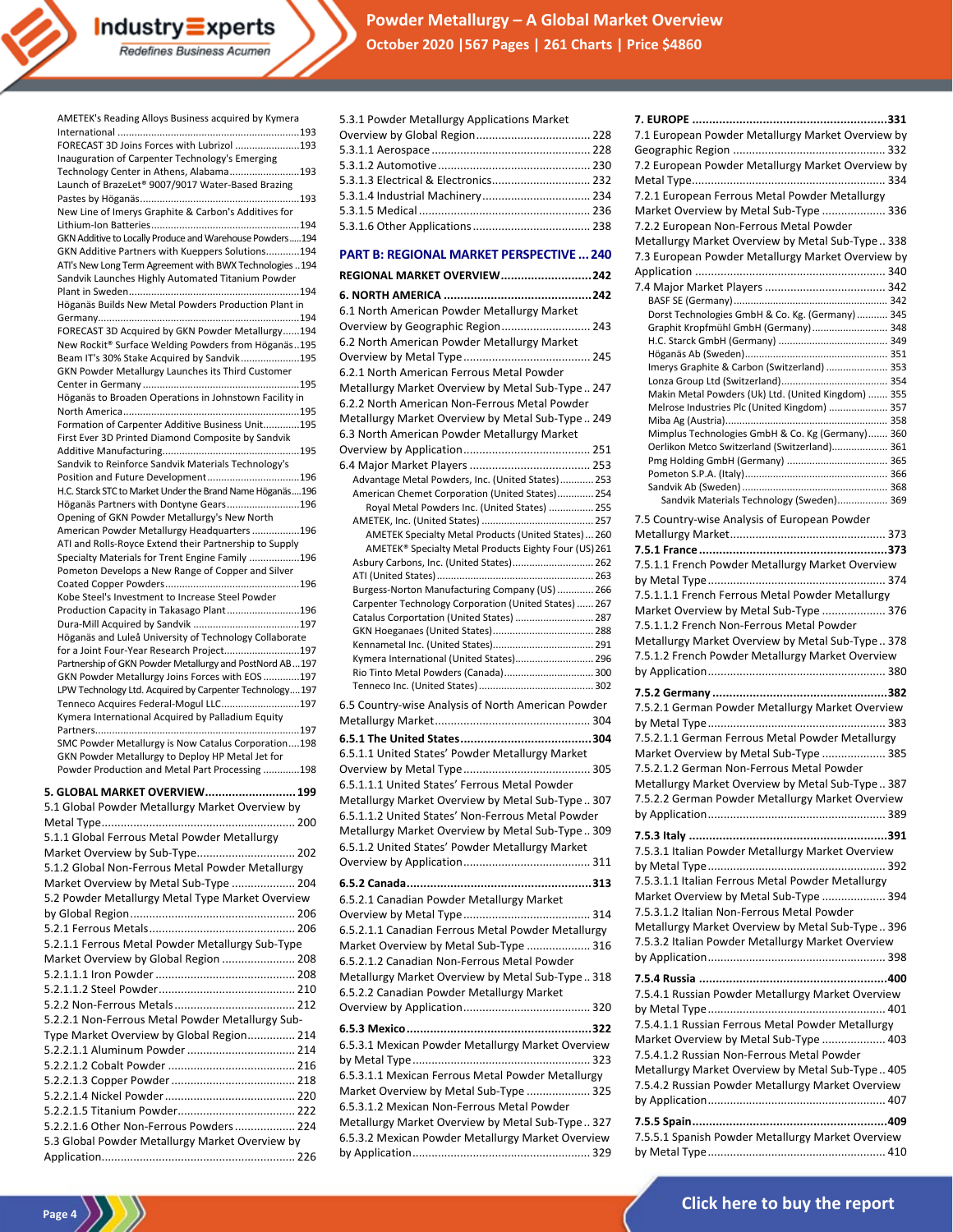Industry Experts Redefines Business Acumen

**Powder Metallurgy – A Global Market Overview October 2020 |567 Pages | 261 Charts | Price \$4860**

8.5.1.1.2 Chinese Non-Ferrous Metal Powder Metallurgy Market Overview by Metal Sub-Type .. 470 8.5.1.2 Chinese Powder Metallurgy Market Overview by Application........................................................ 472 **8.5.2 India ..........................................................474**

| 7.5.5.1.1 Spanish Ferrous Metal Powder Metallurgy<br>Market Overview by Metal Sub-Type  412<br>7.5.5.1.2 Spanish Non-Ferrous Metal Powder<br>Metallurgy Market Overview by Metal Sub-Type 414<br>7.5.5.2 Spanish Powder Metallurgy Market Overview                                                                                                                                                                                                           |
|--------------------------------------------------------------------------------------------------------------------------------------------------------------------------------------------------------------------------------------------------------------------------------------------------------------------------------------------------------------------------------------------------------------------------------------------------------------|
| 7.5.6.1 The United Kingdom Powder Metallurgy<br>Market Overview by Metal Type  419<br>7.5.6.1.1 The United Kingdom Ferrous Metal Powder<br>Metallurgy Market Overview by Metal Sub-Type  421<br>7.5.6.1.2 The United Kingdom Non-Ferrous Metal<br>Powder Metallurgy Market Overview by Metal Sub-<br>7.5.6.2 The United Kingdom Powder Metallurgy<br>Market Overview by Application  425                                                                     |
| 7.5.7.1 Rest of Europe Powder Metallurgy Market<br>7.5.7.1.1 Rest of Europe Ferrous Metal Powder<br>Metallurgy Market Overview by Metal Sub-Type 430<br>7.5.7.1.2 Rest of Europe Non-Ferrous Metal Powder<br>Metallurgy Market Overview by Metal Sub-Type 432<br>7.5.7.2 Rest of Europe Powder Metallurgy Market                                                                                                                                             |
| 8.1 Asia-Pacific Powder Metallurgy Market Overview                                                                                                                                                                                                                                                                                                                                                                                                           |
| 8.2 Asia-Pacific Powder Metallurgy Market Overview<br>8.2.1 Asia-Pacific Ferrous Metal Powder Metallurgy<br>Market Overview by Metal Sub-Type  441<br>8.2.2 Asia-Pacific Non-Ferrous Metal Powder<br>Metallurgy Market Overview by Metal Sub-Type 443<br>8.3 Asia-Pacific Powder Metallurgy Market Overview<br>Fukuda Metal Foil & Powder Co., Ltd. (Japan)455<br>Hitachi Chemical Company, Ltd. (Japan)459<br>Sumitomo Electric Industries, Ltd. (Japan)462 |

Market Overview by Metal Sub-Type .................... 468

| 9.3 South American Powder Metallurgy Market                                                          |
|------------------------------------------------------------------------------------------------------|
| 9.4 Country-wise Analysis of South American Powder                                                   |
|                                                                                                      |
|                                                                                                      |
| 9.4.1.1 Argentine Powder Metallurgy Market                                                           |
| 9.4.1.1.1 Argentine Ferrous Metal Powder Metallurgy                                                  |
| Market Overview by Metal Sub-Type  524                                                               |
| 9.4.1.1.2 Argentine Non-Ferrous Metal Powder                                                         |
| Metallurgy Market Overview by Metal Sub-Type 526                                                     |
| 9.4.1.2 Argentine Powder Metallurgy Market                                                           |
|                                                                                                      |
|                                                                                                      |
| 9.4.2.1 Brazilian Powder Metallurgy Market Overview                                                  |
| 9.4.2.1.1 Brazilian Ferrous Metal Powder Metallurgy                                                  |
| Market Overview by Metal Sub-Type  533                                                               |
| 9.4.2.1.2 Brazilian Non-Ferrous Metal Powder                                                         |
| Metallurgy Market Overview by Metal Sub-Type 535                                                     |
| 9.4.2.2 Brazilian Powder Metallurgy Market Overview                                                  |
|                                                                                                      |
| 9.4.3 Rest of South America 539                                                                      |
| 9.4.3.1 Rest of South American Powder Metallurgy<br>Market Overview by Metal Type  540               |
| 9.4.3.1.1 Rest of South American Ferrous Metal                                                       |
| Powder Metallurgy Market Overview by Metal Sub-                                                      |
|                                                                                                      |
| 9.4.3.1.2 Rest of South American Non-Ferrous Metal Powder                                            |
| Metallurgy Market Overview by Metal Sub-Type 544<br>9.4.3.2 Rest of South American Powder Metallurgy |
| Market Overview by Application  546                                                                  |
|                                                                                                      |
| 10.1 Rest of World Powder Metallurgy Market                                                          |
|                                                                                                      |
| 10.1.1 Rest of World Ferrous Metal Powder                                                            |
| Metallurgy Market Overview by Metal Sub-Type 551                                                     |
| 10.1.2 Rest of World Non-Ferrous Metal Powder                                                        |
| Metallurgy Market Overview by Metal Sub-Type 553<br>10.2 Rest of World Powder Metallurgy Market      |
|                                                                                                      |
|                                                                                                      |
| PART C: GUIDE TO THE INDUSTRY557                                                                     |
|                                                                                                      |
|                                                                                                      |
|                                                                                                      |
|                                                                                                      |
| 1. RESEARCH METHODOLOGY  566                                                                         |
|                                                                                                      |